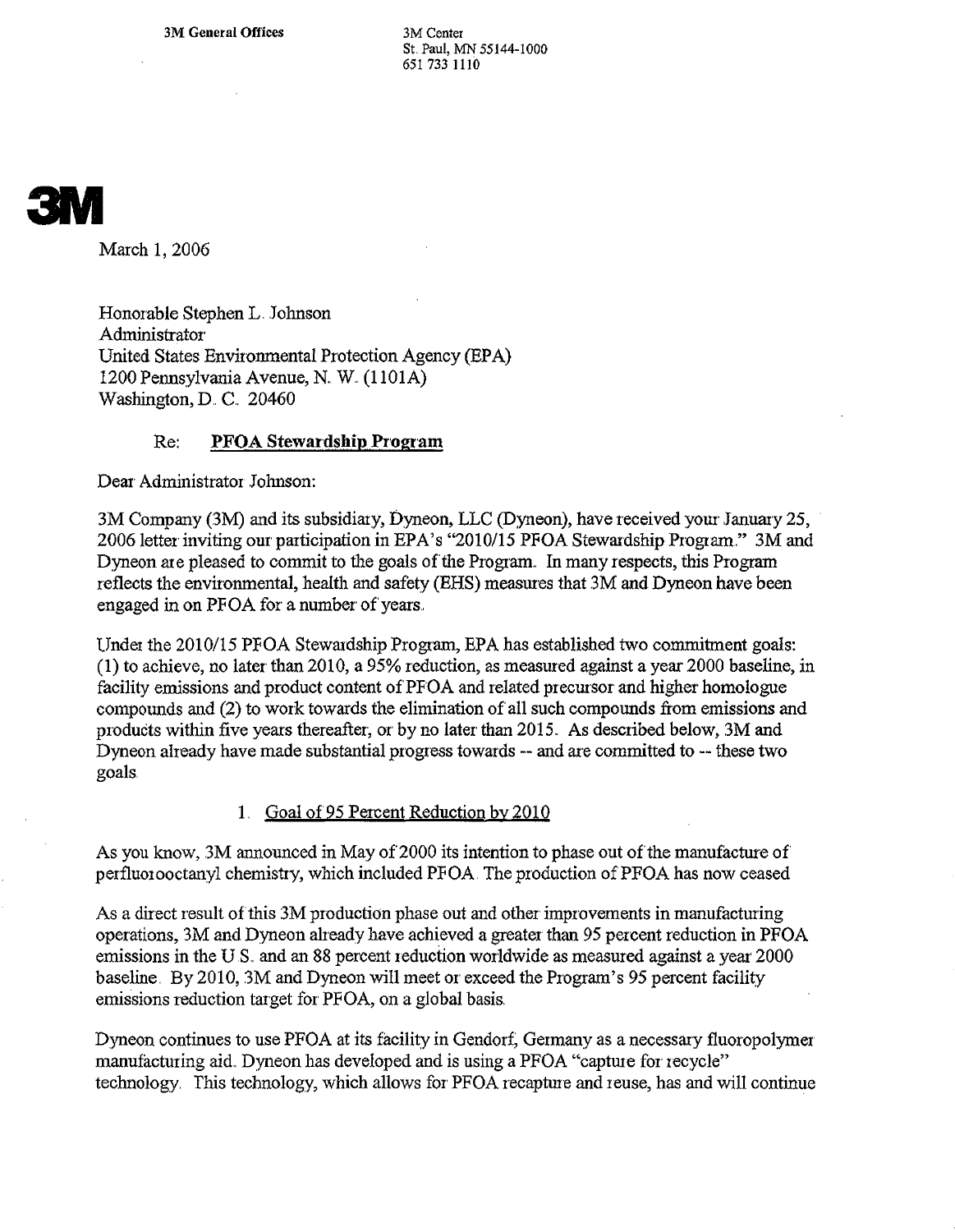to result in significant reductions in PFOA emissions at the Gendorf Germany fluoropolymer production site.

In a January 10, 2005 letter, Dyneon informed EPA of our plan to offer for commercial sale only "reduced APPO PIPE dispersions" by the end ofthe second quarter2005 These reduced APPO dispersions are now being sold, and the original dispersion products are no longer offered for sale, in the U.S. or other regions. The APFO content of these dispersions was reduced from an average of'about 1500 ppm to 20 ppm or less, or by about 98 percent.. Dyneon expects to achieve the same 98 percentAPPO content reduction in the rest ofour commercial aqueous fluoropolymer dispersion-based products by the end of 2006, on a global basis

Dyneon was able to achieve these reductionsin dispersion APFO content by pioneering technology to remove, recover and reuse APFO from our dispersions as well as from our waste streams, as mentioned above. In addition, Dyneon has offered to license to other fluoropolymer producers both our technology to reduce the APFO content of fluoropolymer dispersions and our technology to recover and reuse APFO from waste streams. In fact, we have already licensed these technologies to some other fluoropolymer producers.

## 2 Goal of Elimination by 2015

3M and Dyneon already have made substantial progress towards eliminating global facility emissions of PFOA through the production phase out and the capture for recycle measures described above. In addition, both 3M and Dyneon have ongoing efforts to monitor, report and assess PFOA facility emissions. We plan to continue these efforts to provide useful information in gauging progress towards the 2015 facility emissions elimination goal.

Dyneon also is committed to working toward the elimination of PFOA from products. We look forward to providing EPA with further information on ourresearch to that end under the reporting aspects of the 2010/15 PFOA Stewardship Program.

**\* \* \***

EPA's January 25, 2006 letter also included an enclosure which described the considerable challenges in establishing scientifically credible and reproducible-analytical standards and methods for measuring chemicals in the Stewardship Program and requested companies to work with EPA, other Program participants and others in meeting these challenges. As you know, 3M has been a leader in the advancement of analytical methods development and refinement for measurement offluoroehemicals in the environment. Our work has been shared with EPA and is in the published scientific literature. In March of 2003, 3M submitted a Letter of Intent to EPA that outlined a number of voluntary commitments, including our commitment to work with other members of industry to conduct additional validation of the PFOA serum analytical method and sampling protocol, to continue to publish our analytical methods in peer reviewed journals, and to continue to qualify independent laboratories to perform these methods. We view ensuring accurate and reproducible results in chemical analysis as essential to the success of the Stewardship Program and will continue our efforts in this area.